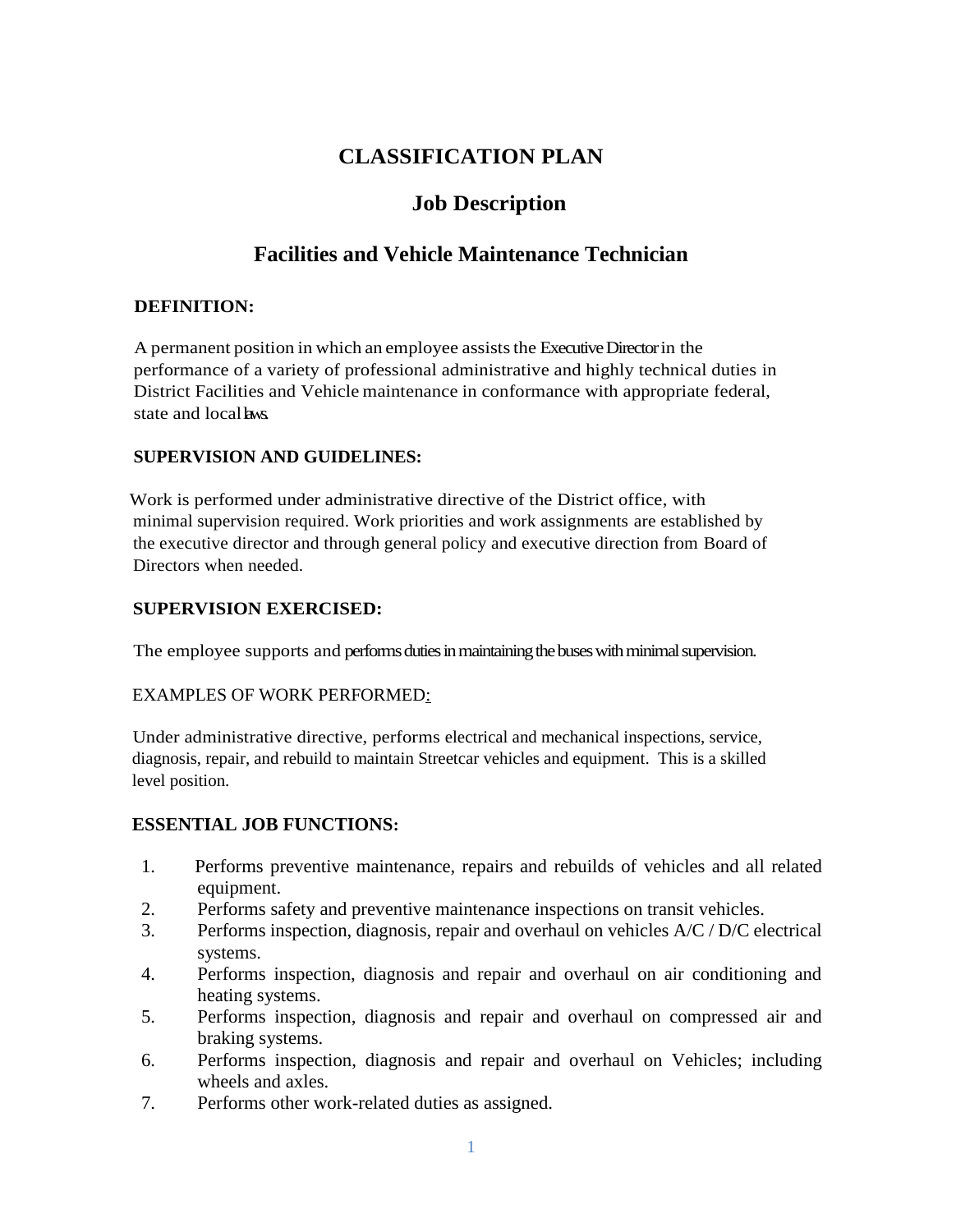## **POSITION REQUIREMENTS**

#### **Physical & Visual Activities:**

- Constant periods of listening, near and far acuity, depth perception, color vision, verbal and written communication.
- Visual acuity necessary to perform all duties.
- Frequent periods of walking, standing and squatting.

#### **Physical Demands:**

Frequent periods of lifting, bending and carrying supplies and equipment weighing 50 pounds or more.

#### **Environmental/Atmospheric Conditions:**

- Exposure to extreme noise when interfacing within the shop. Decibel range of 85+ duration on an occasional level.
- Exposure to levels of high voltage electricity.
- Exposure to mechanical hazards, fumes/odors and chemical hazards when out in the field or in the shop.
- Subject to all weather conditions.

### **Job Qualification Requirements**

#### **Skills and Ability:**

- Must have completed training requirements for Safety, Maintenance and Operation
- Ability to work independently maintenance projects, troubleshooting, diagnosis and repairs with no supervision.
- Ability to perform multiple tasks and prioritize assignments to meet established operational deadlines.
- Ability to understand and follow verbal and written instructions.
- Ability to assist, train subordinate staff.
- Ability to work various shifts, hours and days.
- Ability to organize and prioritize work and to meet deadlines.
- Ability to prepare and edit clear and concise written reports.
- Ability to work under stress and interruptions.
- Ability to interact positively with a variety of personalities internally and externally.
- Ability to accurately memorize and retain details.
- Ability to dress appropriately and maintain personal hygiene.
- Ability to conduct oneself so that they are not a threat to themselves or others.
- Ability to meet attendance and punctuality requirements.
- Ability to be a flexible, effective team leader/player.
- District employees are also responsible for:

- Adhering to stated policies and procedures relating to health and safety, security, and quality management

- Recognizing and reporting all accidents and hazardous conditions

-Assisting in the development of workplace safety procedures for their respective departments

- Promoting workplace safety procedures within their department
- Adhering to procedures relating to the proper use and care of equipment and materials for